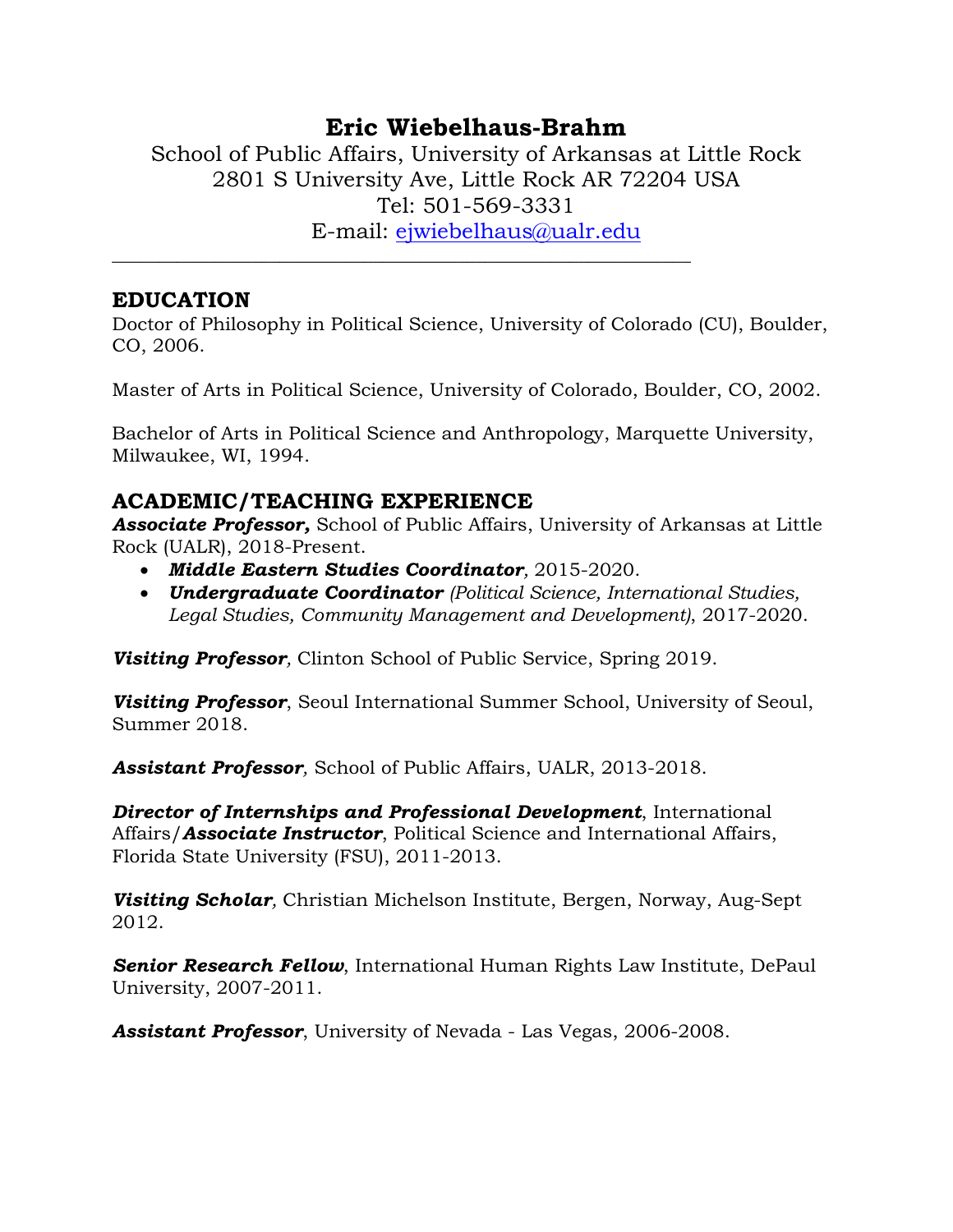## **ACADEMIC HONORS AND AWARDS**

### *Research*

- 2019-2023 UK Economic and Social Research Council Grant Recipient "Gender Justice and Security Hub" (Co-I).
- 2019 Presidential Studies Research Grant, UALR.
- 2016-2018 UK Economic and Social Research Council Grant Recipient "Strategic Network on Justice, Conflict and Development" (Co-I).
- 2015-2017 Norwegian Research Council Grant Recipient "Beyond Words" (Co-PI).
- 2017 College of Social Sciences and Communication (CSSC) Research and Creative Activity Grant, UALR.
- 2017 Presidential Studies Research Grant, UALR.
- 2015 CSSC Research and Creative Activity Grant, UALR.
- 2014 Arts, Humanities and Social Sciences Summer Research Grant, UALR.
- 2014 Presidential Studies Research Grant, UALR.

## *Teaching*

- 2019 College Student Engagement Award, UALR.
- 2019 College Service Learning Champion Award, UALR.
- 2019 Student Advocate Award, UALR.
- 2019 CSSC Faculty Mentor Award nominee, UALR.
- 2015 UALR Sustainability Committee Grant.
- 2015 Academy for Teaching and Learning Excellence Professional Development Certificate, UALR.
- 2014 Graduation and Retention Advocate Award, UALR.
- 2013 Undergraduate Research Mentor Award Nominee, FSU.
- 2013 Faculty/Staff Seminole Award Nominee, FSU.
- 2005-2006 Silver "Best Should Teach" Award, CU.
- 2000-2 Preparing Future Faculty Fellow, Political Science Department, CU.

# **SCHOLARLY CONTRIBUTIONS**

### *Books*

Elin Skaar, Eric Wiebelhaus-Brahm, & Jemima Garcia-Gados, eds., *From Word to Practice: The Fate of Truth Commission Recommendations in Latin America* (Intersentia Uitgevers NV, Forthcoming).

Eric Wiebelhaus-Brahm, *Truth Commissions and Transitional Societies: The Impact on Human Rights and Democracy* (Routledge, 2010).

### *Articles*

Eric Wiebelhaus-Brahm, "The Concept of Resilience and the Evaluation of Hybrid Courts", *Leiden Journal of International Law* (Forthcoming).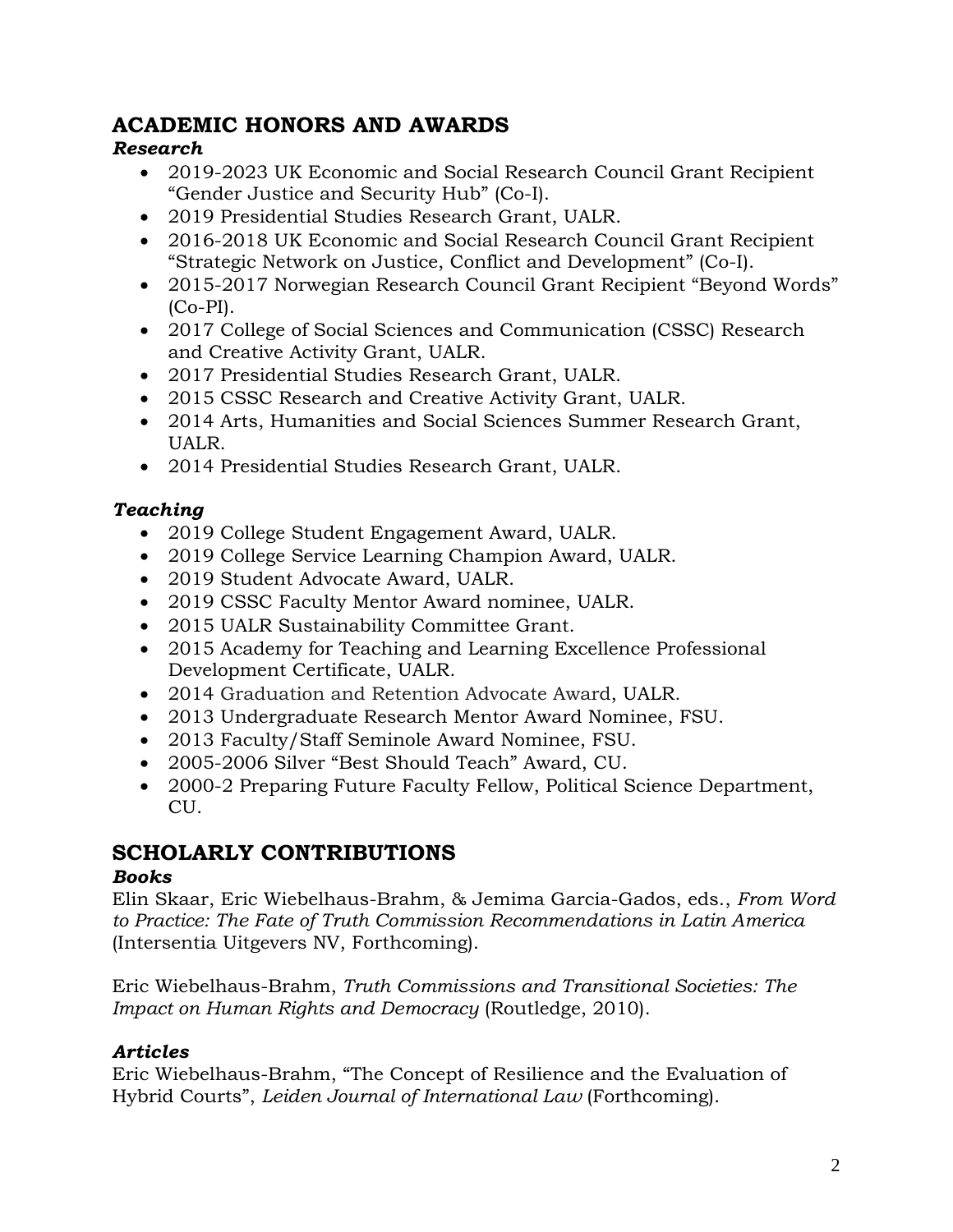Eric Wiebelhaus-Brahm, "Competition for Control of the State and the Transitional Justice Agenda Among Tunisian Civil Society Organizations", *Peacebuilding* (Forthcoming).

Eric Wiebelhaus-Brahm, "Global Transitional Justice Norms and the Framing of Truth Commissions in the Absence of Transition", *Negotiation and Conflict Management Research* (Forthcoming).

Espen Stokke & Eric Wiebelhaus-Brahm, "Syrian Diaspora Mobilization: Vertical Coordination, Patronage Relations, and the Challenges of Fragmentation in the Pursuit of Transitional Justice", *Ethnic and Racial Studies* 42:11 (2019) 1930-1949.

Christopher K. Lamont, Joanna R. Quinn, & Eric Wiebelhaus-Brahm, "The Ministerialization of Transitional Justice", *Human Rights Review* 20:1(2019) 103-122.

Geoff Dancy & Eric Wiebelhaus-Brahm, "The Impact of Criminal Prosecutions During Intrastate Conflict", *Journal of Peace Research* 55:1 (2018) 47-61.

Brandon Stewart & Eric Wiebelhaus-Brahm, "The Quantitative Turn in Transitional Justice Research: What Have We Learned About Impact?", *Transitional Justice Review* 1:5 (2017) 97-133.

Eric Wiebelhaus-Brahm, "Exploring Variation in Diasporas' Engagement with Transitional Justice Processes", *Journal of Peacebuilding & Development* 11:3 (2016) 23-36.

Eric Wiebelhaus-Brahm, "'Early' Transitional Justice in the Arab World: Lessons Learned", *Middle East Policy* 23: 3 (2016) 56-70.

William Muck & Eric Wiebelhaus-Brahm, "External Transitional Justice Funding: Introducing a New Dataset", *Journal of Peacebuilding & Development* 11:2 (2016) 66-71.

Eric Wiebelhaus-Brahm, "Goals and Processes: The Arab World and the Transitional Justice Impact Literature", *International Journal of Human Rights*  20:3 (2016) 426-443.

Geoff Dancy & Eric Wiebelhaus-Brahm, "Bridge to Human Development or Vehicle of Inequality? Transitional Justice and Economic Structures", *International Journal of Transitional Justice* 9:1 (2015) 51-69.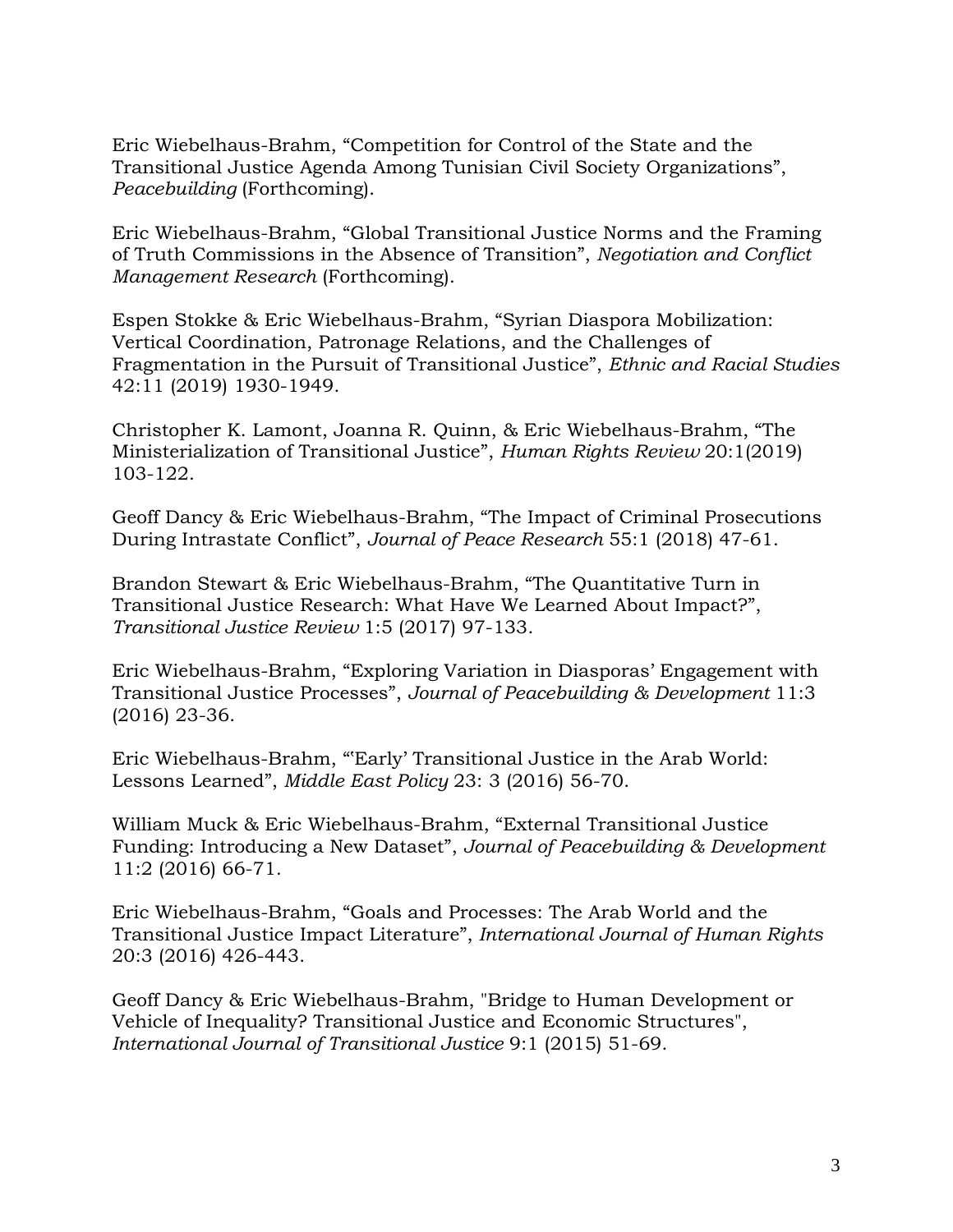Geoff Dancy & Eric Wiebelhaus-Brahm, "Timing, Sequencing, and Transitional Justice Impact: A Qualitative Comparative Analysis of Latin America", *Human Rights Review* 16:4 (2015) 321-342.

Eric Wiebelhaus-Brahm, "The Best Laid Plans: How the Failure to Effectively Implement DDR and Transitional Justice Fueled Iraq's Instability", *Interdisciplinary Journal of Human Rights Law* 8:1 (2014-2015) 43-62.

Elin Skaar & Eric Wiebelhaus-Brahm, "The Drivers of Transitional Justice: An Analytical Framework for Assessing the Role of Actors", *Nordic Journal of Human Rights* 31:2 (2013) 127-148.

Tricia A. Olsen, Andrew G. Reiter, & Eric Wiebelhaus-Brahm, "Taking Stock: Transitional Justice and Market Effects in Latin America", *Journal of Human Rights* 10:4 (2011) 521-543.

Tricia A. Olsen, Leigh A. Payne, Andrew G. Reiter, & Eric Wiebelhaus-Brahm, "When Truth Commissions Improve Human Rights", *International Journal of Transitional Justice* (November 2010) 457–476.

Eric Wiebelhaus-Brahm, "A Volunteer's Perspective on the Liberian Truth and Reconciliation Commission Diaspora Project", *Journal of Human Rights Practice*  2:3 (November 2010) 386-400.

Geoff Dancy, Hunjoon Kim, & Eric Wiebelhaus-Brahm, "The Turn to Truth: Trends in Truth Commission Experimentation", *Journal of Human Rights* 9:1 (January 2010) 45-64.

Eric Wiebelhaus-Brahm, "What is a Truth Commission and Why Does it Matter?", *Peace and Conflict Review* 3:2 (Spring 2009) 1-14.

Eric Wiebelhaus-Brahm, "Transitional Justice, Civil Society and the Development of the Rule of Law in Post-Conflict Societies", *International Journal of Not-for-Profit Law* 9:4 (August 2007).

Eric Wiebelhaus-Brahm, "Uncovering the Truth: Examining Truth Commission Success and Impact", *International Studies Perspectives* 8:1 (February 2007) 16-35. Reprinted in *Transitional Justice,* Eds. Kieran Mcevoy & Louise Mallinder (Routledge, 2017).

### *Book Chapters*

Rebekka C. Friedman, Nelson Camilo Sanchez, & Eric Wiebelhaus-Brahm, "Securing the Peace and Promoting Human Rights in Post-Accord Colombia", In *As War Ends: What Colombia Can Tell Us about the Sustainability of Peace and*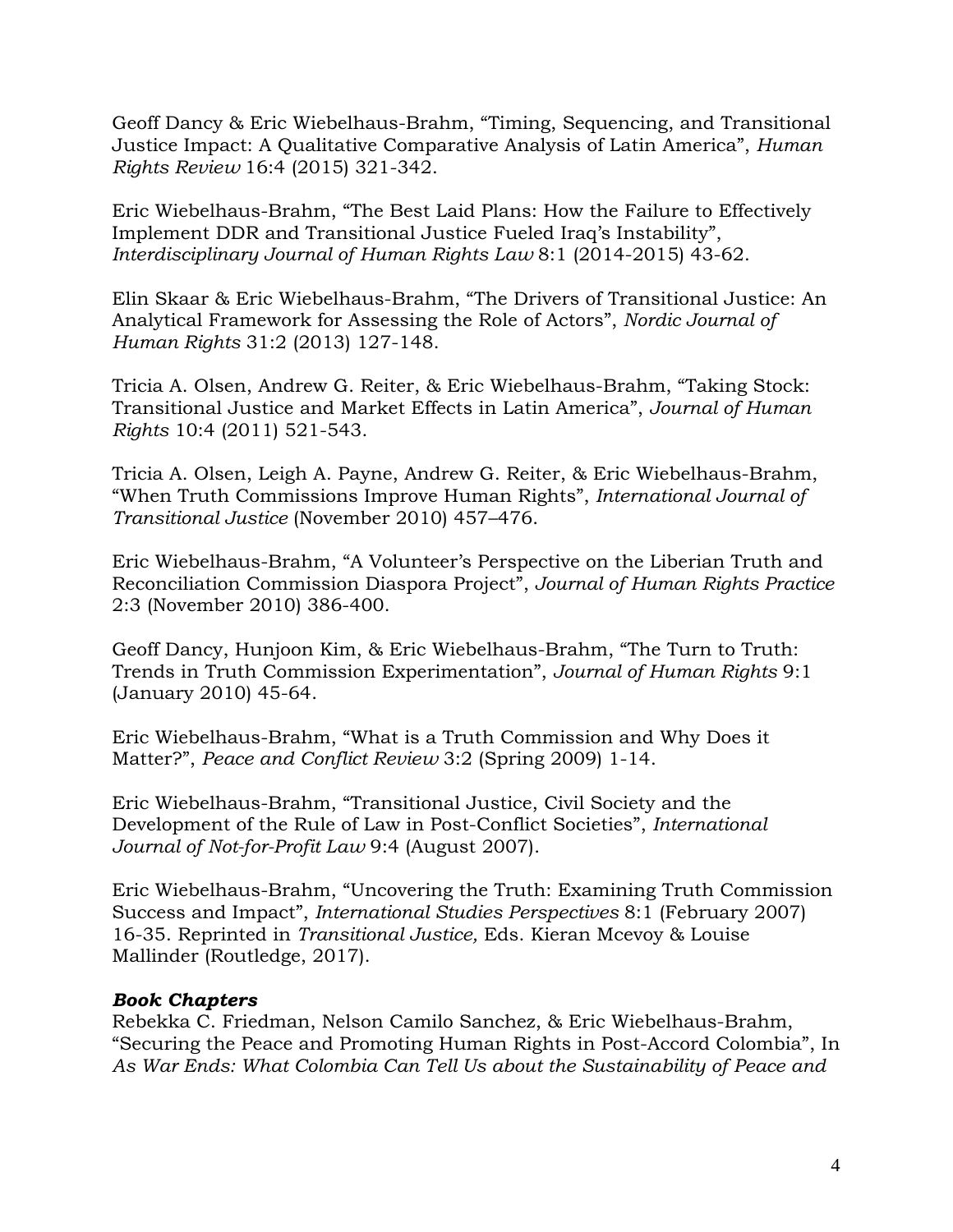*Transitional Justice*, Eds. James Meernik, Jacqueline DeMerritt, and Mauricio Uribe-Lopez (Cambridge University Press, 2019).

Eric Wiebelhaus-Brahm, "Truth Commissions in Non-Transitional Contexts: Implications for Their Impact", In *The Global Impact and Legacy of Truth Commissions,* Ed. Jeremy Sarkin (Intersentia, 2019).

Geoff Dancy & Eric Wiebelhaus-Brahm, "Data on Criminal Accountability in Post-Civil War Societies: Implications for Sri Lanka", In *Sri Lanka's Time to Try: Prosecuting Conflict-Related Abuses,* Ed. Isabelle Lassée (South Asian Centre for Legal Studies, 2019).

Eric Wiebelhaus-Brahm, "Truth Commissions and the Construction of History", In *The Palgrave Handbook of State-Sponsored History After 1945*, Eds. Berber Bevernage and Nico Wouters (Palgrave Macmillan, 2018).

Eric Wiebelhaus-Brahm, "After Shocks: Exploring the Relationships between Transitional Justice and Resilience in Post-Conflict Societies", In *Justice Mosaics: How Context Shapes Transitional Justice in Fractured Societies,* Eds. Roger Duthie & Paul Seils (International Center for Transitional Justice, 2017).

Eric Wiebelhaus-Brahm, "Core Transitional Justice Debates in the Middle East and Beyond", In *Routledge Handbook on Human Rights and the Middle East and North Africa,* Ed. Anthony Tirado Chase (Routledge, 2017).

Eric Wiebelhaus-Brahm, "Use, Abuse, and Disuse of Transitional Justice Norms in the Wake of the Arab Spring", In *The Middle East: New Order or Disorder?,* Eds. Mohammed A. Aman & Mary Jo Aman (Westphalia Press, 2016).

Eric Wiebelhaus-Brahm, "Promoting Accountability, Undermining Peace? Naming and Shaming in Transitional Justice Processes", In *The Politics of Leverage in International Relations: Name, Shame, and Sanction,* Ed. H. Richard Friman (Palgrave Macmillan, 2015).

Eric Wiebelhaus-Brahm, "Truth-Seeking at a Distance: Engaging Diaspora Populations in Transitional Justice Processes", In *Human Rights and Information Communication Technologies: Trends and Consequences of Use*, Eds. John Lannon & Edward F. Halpin (IGI Global, 2013).

Eric Wiebelhaus-Brahm, "Commission to Clarify Past Human Rights Violations and Acts of Violence That Have Caused the Guatemalan Population to Suffer", In *Encyclopedia of Transitional Justice*, Eds. Lavinia Stan and Nadya Nedelsky (Cambridge University Press, 2012).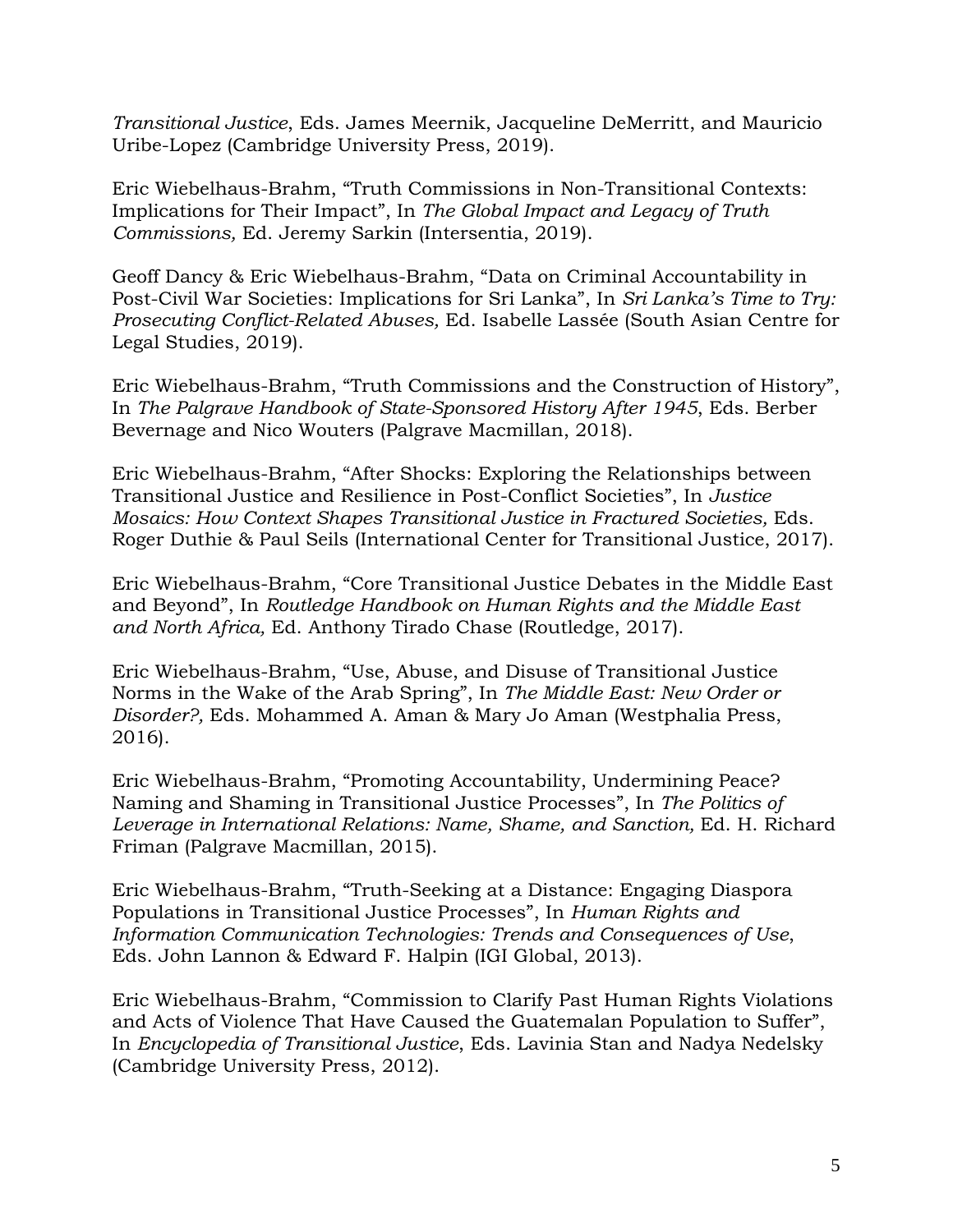Eric Wiebelhaus-Brahm, "Liberia", In *Encyclopedia of Transitional Justice,* Eds. Lavinia Stan and Nadya Nedelsky (Cambridge University Press, 2012).

Courtney R. Rowe, Eric Wiebelhaus-Brahm, & Anne-Tyler Morgan, "The Disarmament, Demobilization and Reintegration of Child Soldiers", In *The Monopoly of Force: The Nexus between DDR and SSR,* Eds. Melanne A. Civic and Michael Miklaucic (National Defense University Press, 2011).

Eric Wiebelhaus-Brahm, "Truth Commissions", In *Handbook of International Criminal Law,* Eds. William Schabas and Nadia Bernaz (Routledge, 2010).

Eric Wiebelhaus-Brahm, "Truth Commissions and Other Investigative Bodies", In *The Pursuit of International Criminal Justice: A World Study on Conflicts, Victimization, and Post-Conflict Justice,* Ed. M. Cherif Bassiouni (Intersentia Uitgevers NV, 2010).

Eric Wiebelhaus-Brahm, "Summary of Regional and Thematic Studies", In *The Pursuit of International Criminal Justice: A World Study on Conflicts, Victimization, and Post-Conflict Justice,* Ed. M. Cherif Bassiouni (Intersentia Uitgevers NV, 2010).

Eric Wiebelhaus-Brahm, "Judging Truth: The Contributions of Truth Commissions in Post-Conflict Environments", In *Negotiating Sovereignty and Human Rights: Actors and Issues in Contemporary Human Rights Politics,* Eds. Noha Shawki and Michaelene Cox (Ashgate Publishing, 2009).

### *Conference Presentations*

Espen Stokke & Eric Wiebelhaus-Brahm, "Diaspora Mobilization for Transitional Justice in the Absence of Transition: The Case of Syria". Paper presented at the 14th General Conference of the European Consortium for Political Research, Virtual, August 24-28, 2020.

Héctor Centeno Martín, Eric Wiebelhaus-Brahm, Dylan Wright, & Ana Belén Nieto Librero, "Efficiency of Truth Commissions in Latin America: Examining Whether and When Recommendations are Implemented", Paper presented at the Midwest Political Science Association Virtual Annual Meeting, May 2020.

Eric Wiebelhaus-Brahm & Dylan Wright, "Patterns of Truth Commission Recommendation Implementation Across Latin America", Paper presented at the Annual Meeting of the Law & Society Association, Washington DC, May 30- June 2, 2019.

Eric Wiebelhaus-Brahm, "Truth Commissions in Non-Transitional Contexts", Paper presented at the International Studies Association Annual Meeting, Toronto, ONT, March 27-30, 2019.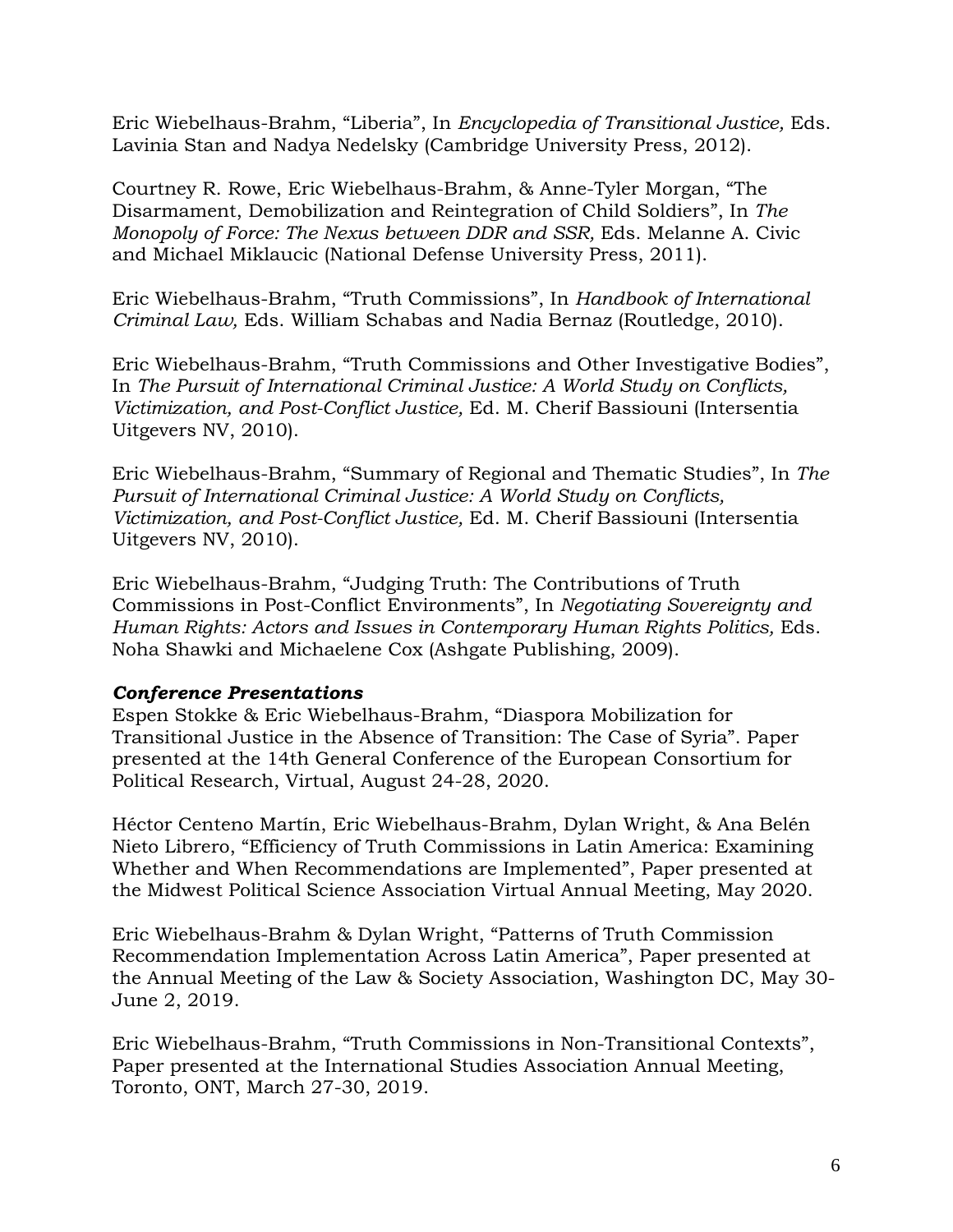Eric Wiebelhaus-Brahm, Disaggregating the State and Civil Society", Paper prepared for Pre-ISA Workshop "Letting the State Off the Hook: The Role of Non-State Actors in Peace and Justice Provision", Toronto, ONT, Canada, March 26, 2019.

Nitin Agarwal, Samer Al-Khateeb, Kiran Kumar Bandeli, Rita Chowdhury, Nihal Hussain, Adewale Obadimu, Oluwaseun Walter, & Eric Wiebelhaus-Brahm, "Social Media Mobilization for Justice in Syria." Paper presented at the Southern Political Science Association Annual Meeting, Austin TX, January 17- 19, 2019.

Eric Wiebelhaus-Brahm. "Truth Commissions in Autocratic Settings", American Society of International Law Transitional Justice and Rule of Law Interest Group Works-in-Progress Conference, New York, NY, October 18, 2018.

Eric Wiebelhaus-Brahm. "The Importance of Recommendations for Understanding the Impact of Truth Commissions", Paper presented at the Latin American Studies Association Annual Meeting, Barcelona, Spain, May 23-26, 2018.

Rebekka C. Friedman, Nelson Camilo Sanchez, & Eric Wiebelhaus-Brahm. "Securing the Peace and Promoting Human Rights in Post-Accord Colombia", Paper presented at the International Studies Association Annual Meeting, San Francisco, CA, April 4-7, 2018.

Eric Wiebelhaus-Brahm. "Truth Commissions in Non-Transitional Contexts", Paper presented at the Global Legacies of Truth Commissions Conference, Nova Law School, Lisbon, Portugal, February 15-16, 2018.

Geoff Dancy & Eric Wiebelhaus-Brahm, "Trials of Peace: Post-Conflict Criminal Prosecutions and Conflict Recurrence", Paper prepared for "Assessing the Political, Social and Economic Impact of Prosecutions for International Crimes in Transitioning Societies" Conference, January 13, 2018, Colombo, Sri Lanka.

Eric Wiebelhaus-Brahm, "The Concept of Resilience and the Evaluation of Hybrid Courts", Paper presented at the workshop "Hybrid Justice: Internal and External Resilience in Post-Conflict Societies", London, UK, January 4-5, 2018.

Eric Wiebelhaus-Brahm, "Exploring Truth Commission Recommendations", Paper presented at the 11th General Conference of the European Consortium for Political Research, Oslo, Norway, September 6-9, 2017.

Espen Stokke & Eric Wiebelhaus-Brahm, "Competition and Collaboration in the Syrian Diaspora's Pursuit of Transitional Justice", Paper presented at a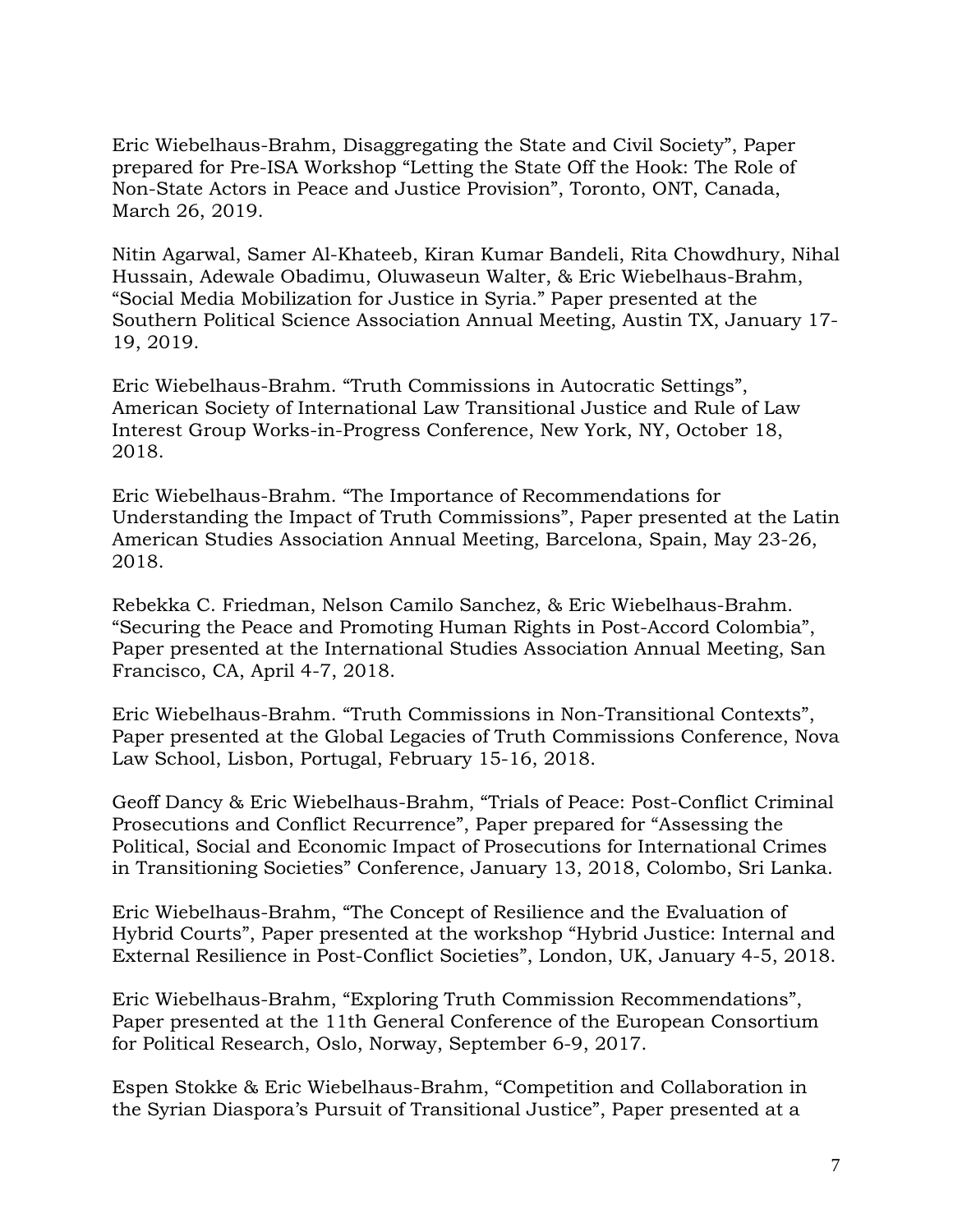pre-conference workshop on "Diasporas and Transitional Justice" at the Annual Meeting of the International Studies Association, Baltimore, MD, February 21, 2017.

Eric Wiebelhaus-Brahm, "The Evolving Practice of Diaspora Involvement in Transitional Justice Processes", Paper presented at the Annual Meeting of the International Studies Association, Baltimore, MD, February 22-25, 2017.

Eric Wiebelhaus-Brahm, "Transitional Justice and Resilience in Post-Conflict Societies: Exploring the Relationships", Paper prepared for the Annual Meeting of the American Political Science Association, Philadelphia, PA, September 1-4, 2016.

Christopher K. Lamont, Joanna R. Quinn, & Eric Wiebelhaus-Brahm, "The Emergence of Transitional Justice Ministries", Paper presented at the Annual Meeting of the International Studies Association, Atlanta, GA, March 16-19, 2016.

Geoff Dancy & Eric Wiebelhaus-Brahm, "The Trials of Peace: Human Rights Prosecutions and Conflict Recurrence in Post‐ Conflict States", Paper presented at the Annual Meeting of the International Studies Association, Atlanta, GA, March 16-19, 2016.

Geoff Dancy & Eric Wiebelhaus-Brahm, "The Impact of Criminal Prosecutions During Civil War", Paper prepared for the Annual Meeting of the American Political Science Association, San Francisco, CA, September 3-6, 2015.

Eric Wiebelhaus-Brahm, "The Use and Abuse of Transitional Justice Norms in the Wake of the Arab Spring", Paper prepared for the Middle East Dialogue, Washington DC, February 26, 2015.

William Muck & Eric Wiebelhaus-Brahm, "Patterns of Transitional Justice Funding Across Time and Space," Paper presented at the Annual Meeting of the International Studies Association, New Orleans, LA, February 18-21, 2015.

Eric Wiebelhaus-Brahm, "Retribution, Healing, and Transitional Justice in the Wake of the Arab Spring," Paper presented at the International Studies Association Human Rights Joint Conference, Kadir Has Üniversitesi, Istanbul, Turkey, June 16-18, 2014.

Eric Wiebelhaus-Brahm, "Transitional Justice in the Absence of Transition: Truth-Seeking as Legitimizing Exercise," Paper presented at the Annual Meeting of the International Studies Association, Toronto, ONT, Canada, March 26-29, 2014.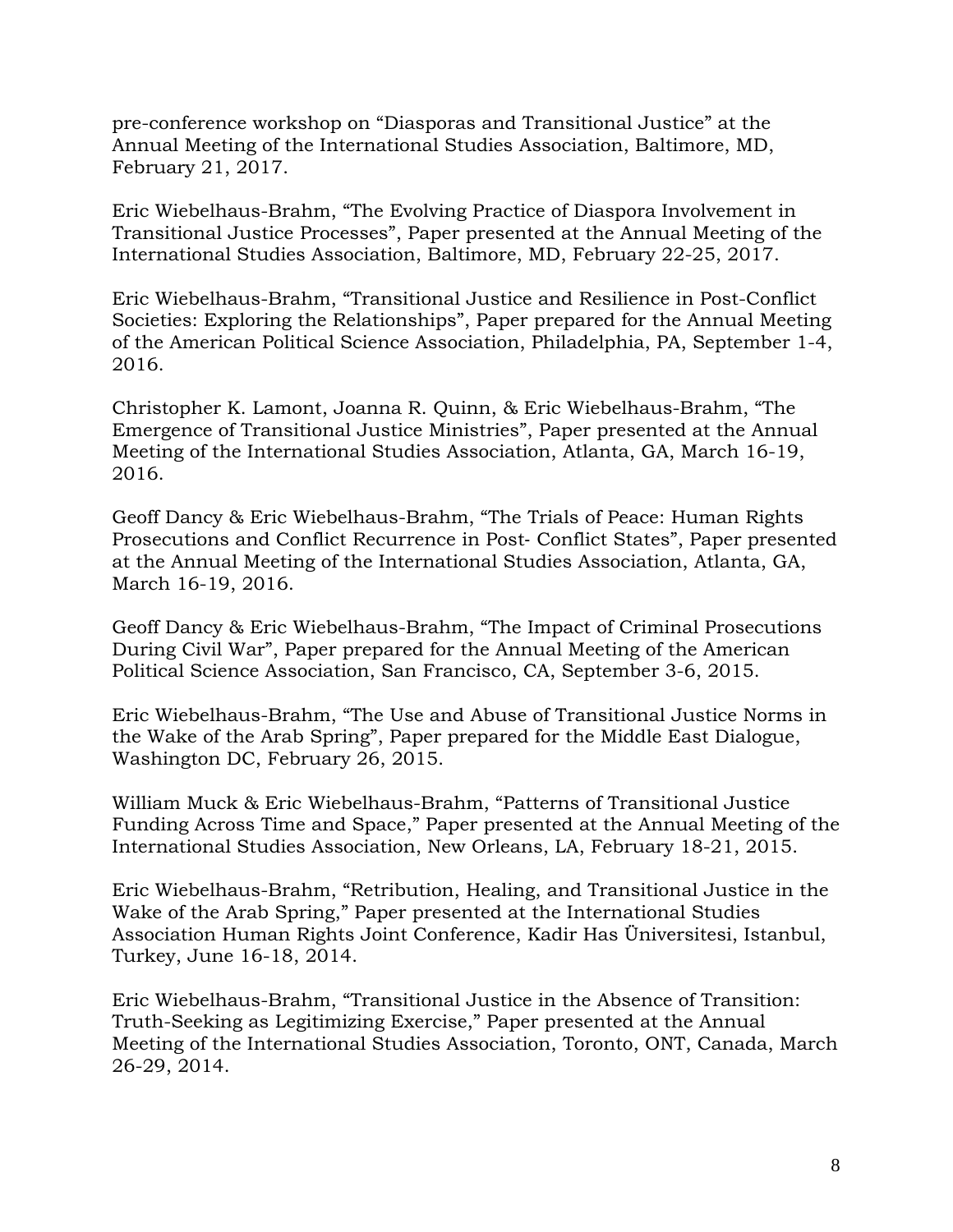Geoff Dancy & Eric Wiebelhaus-Brahm, "Exploring the Relationship Between Transitional Justice and Economic Inequality," Paper presented at the Annual Meeting of the International Studies Association, Toronto, ONT, Canada, March 26-29, 2014.

Brandon Stewart & Eric Wiebelhaus-Brahm, "Quantitative Approaches to Societal-Level Transitional Justice Impact: What Have We Learned?" Paper prepared for presentation at the Annual Meeting of the International Studies Association, San Francisco, CA, April 3-6, 2013.

Geoff Dancy & Eric Wiebelhaus-Brahm, "Exploring the Role of Timing and Sequencing in Latin American Transitional Justice Processes." Paper prepared for presentation at the XXX International Congress of the Latin American Studies Association, San Francisco, CA, May 23-26, 2012.

Emily C. Perish, Jenay Shook, & Eric Wiebelhaus-Brahm, "Transitional Justice in the Wake of the Arab Spring," Paper Prepared for Presentation at the Annual Meeting of the International Studies Association, San Diego, CA, April 1-4, 2012.

Eric Wiebelhaus-Brahm, "The Value of an Actor-Focused Approach to the Study of Transitional Justice," Workshop on Drivers of Justice: The Dynamics of Accountability Mechanisms in Transitions from Violent Conflict, Christian Michelson Institute, Bergen, Norway, November 3-4, 2011.

Eric Wiebelhaus-Brahm, "The Importance of Conceptual and Theoretical Clarity in Designing Studies of Transitional Justice Impact," Workshop on Reconceptualizing Transitional Justice: The Latin American Experience, Christian Michelson Institute, Bergen, Norway, September 11-13, 2011.

William Muck & Eric Wiebelhaus-Brahm, "Patterns of Transitional Justice Assistance in the Global North," Presented at the 6th European Consortium for Political Research General Conference, Reykjavik, Iceland, August 25-27, 2011.

Eric Wiebelhaus-Brahm, "Naming and Shaming in Transitional Justice Processes," Exploring the Political Processes and Impact of Naming and Shaming Workshop, Marquette University, Milwaukee, WI, May 13-14, 2011.

Geoff Dancy & Eric Wiebelhaus-Brahm, "Justice and The Peace: An Empirical Evaluation," Presented at the International Studies Association Annual Meeting, Montreal, Quebec, Canada, March 16-19, 2011.

Eric Wiebelhaus-Brahm, "A Way Out of Violent Conflict? The Impact of Transitional Justice Mechanisms," Christian Michelson Institute, Bergen, Norway, June 4-5, 2010.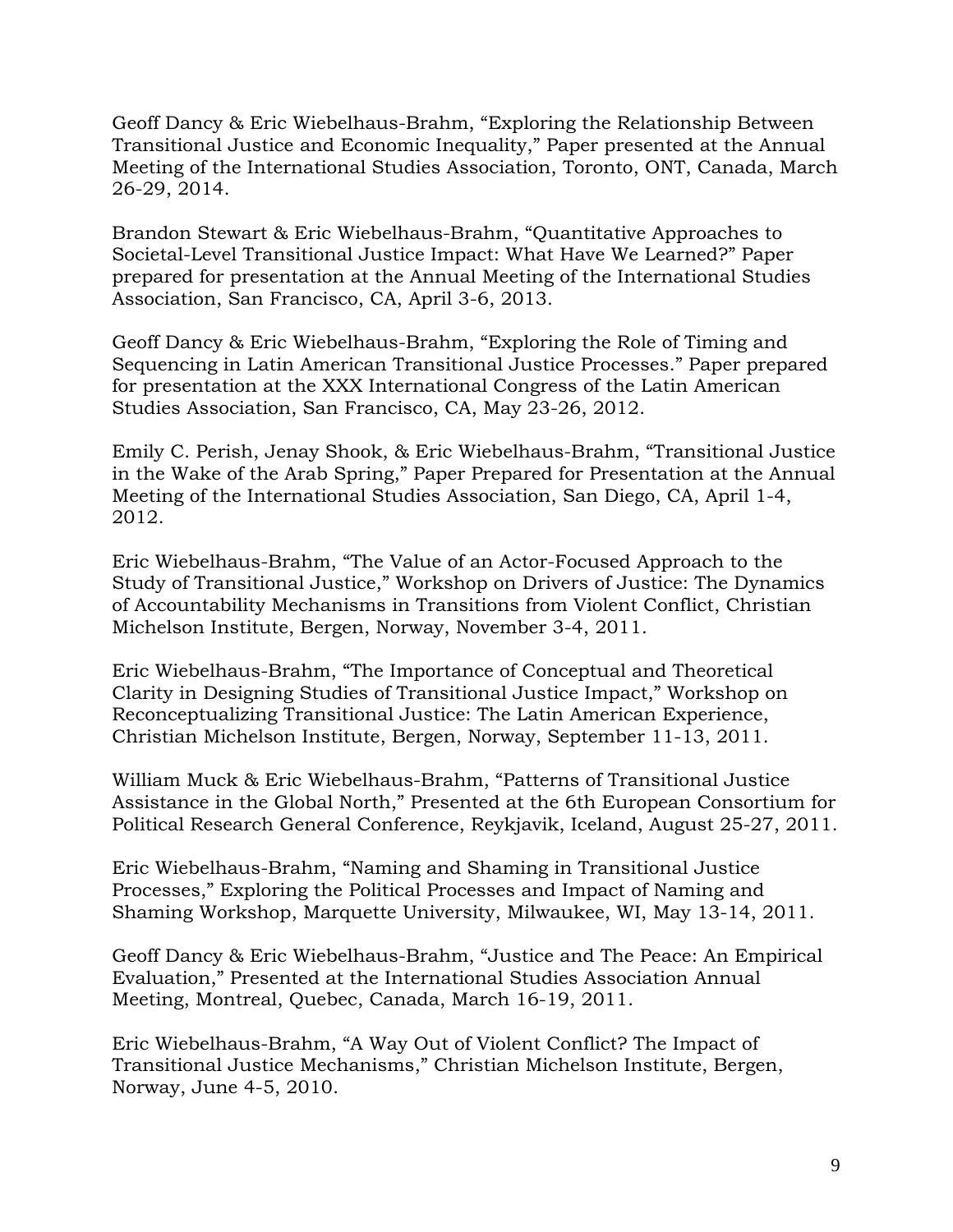Tricia A. Olsen, Andrew G. Reiter, & Eric Wiebelhaus-Brahm, "Taking Stock: Transitional Justice and Market Effects," Presented at the Midwest Political Science Association Annual Meeting, April 22-25, 2010.

Geoff Dancy, Hunjoon Kim, & Eric Wiebelhaus-Brahm, "Truth Commission Database Project: What is a Truth Commission and How Can We Understand it?" Presented at the International Studies Association Annual Meeting, San Francisco, California, March 26-29, 2008.

Eric Wiebelhaus-Brahm, "Defining the Truth Commission Universe," Presented at the Western Political Science Association Annual Meeting, Las Vegas, NV, March 8-10, 2007.

Eric Wiebelhaus-Brahm, "A Genealogy of Truth Commissions," Presented at the International Studies Association – West Annual Meeting, Las Vegas, NV, September 29-30, 2006.

Eric Wiebelhaus-Brahm, "A Multi-Method Approach to Truth Commissions," Presented at the American Political Science Association Annual Meeting, Philadelphia, PA, August 31-September 3, 2006.

Eric Wiebelhaus-Brahm, "Truth and Central American Peacebuilding," Presented at the International Studies Association Annual Meeting, San Diego, California, March 22-25, 2006.

Eric Wiebelhaus-Brahm, "Truth and Rights: Truth Commissions and Human Rights Protection in a Cross-National Context," Presented at the American Political Science Association Annual Meeting, Washington, DC, September 1-4, 2005.

Eric Wiebelhaus-Brahm, "Getting to the Bottom of the Truth: Evaluating the Contribution of Truth Commissions to Post Conflict Societies," Presented at the International Studies Association Annual Meeting, Honolulu, Hawaii, March 1- 5, 2005.

Eric Wiebelhaus-Brahm, "Patterns of Truth: Examining Truth Commission Impact in Cross-National Context," Presented at the International Studies Association Annual Meeting, Honolulu, Hawaii, March 1-5, 2005.

Eric Wiebelhaus-Brahm, "Movement Evolution: Continuities and Change in the Fight Against HIV/AIDS," Presented at the International Studies Association Annual Meeting, Montreal, Quebec, Canada, March 16-20, 2004.

Eric Wiebelhaus-Brahm, "The Healing Touch? Assessing the Effectiveness of Truth Commissions," Presented at the Western Political Science Association Annual Meeting, Denver, Colorado, March 27-29, 2003.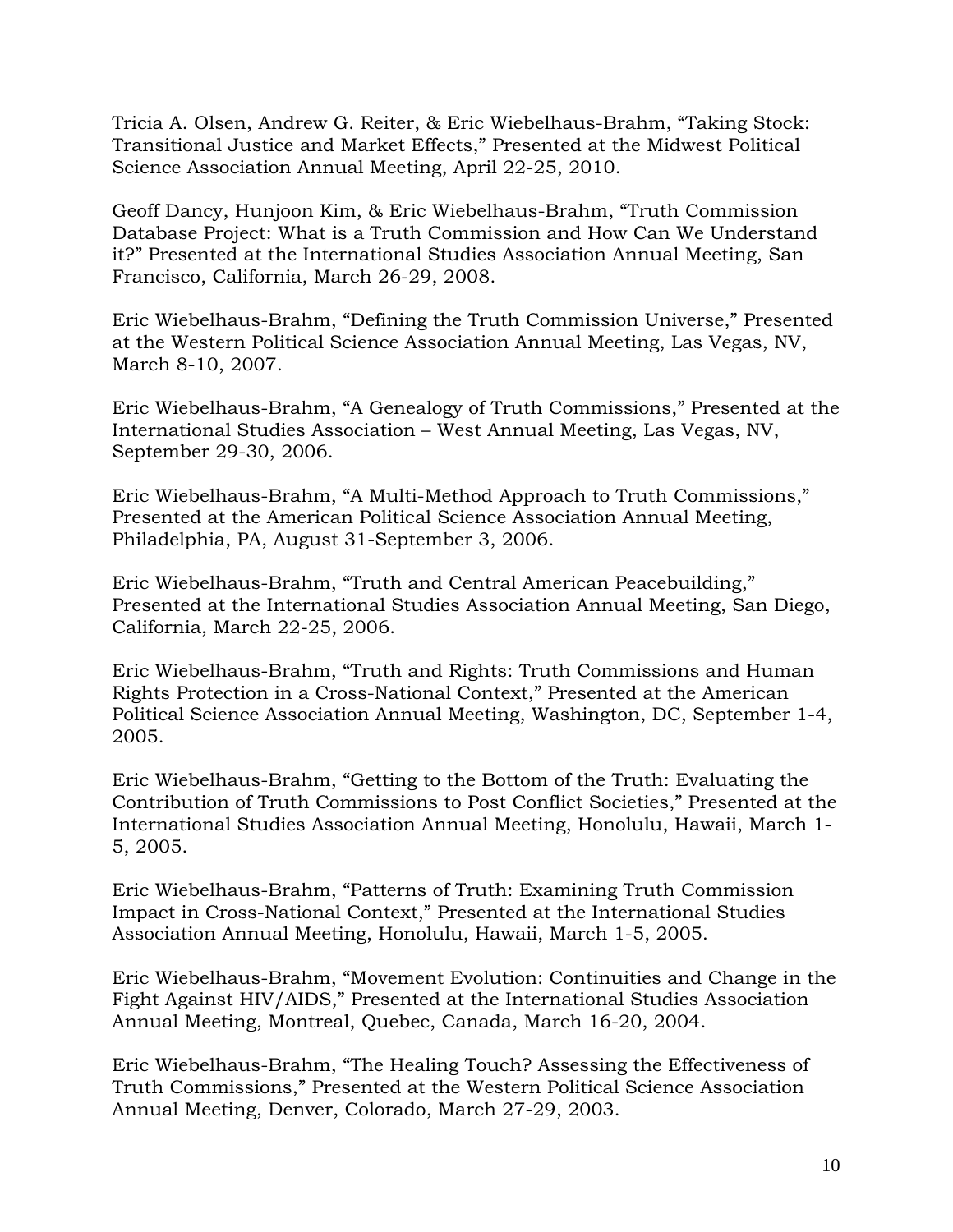#### *Book Reviews*

Eric Wiebelhaus-Brahm, "Book Review: The Dynamics of Transitional Justice: International Models and Local Realities in East Timor", Dialogues on Historical Justice and Memory Network (2013) http://historicaldialogues.org/wp-content/uploads/2013/06/Lia-Kent-The-Dynamics-of-Transitional-Justice-2013-2.pdf.

Eric Wiebelhaus-Brahm, "Review of Kathryn Sikkink, *The Justice Cascade: How Human Rights Prosecutions Are Changing World Politics*. New York: W. W. Norton, 2011", H-Human-Rights, H-Net Reviews (June, 2012) https://www.hnet.org/reviews/showpdf.php?id=35060.

Eric Wiebelhaus-Brahm, "Review of Lilian A. Barria & Steven D. Roper, eds. *The Development of Institutions of Human Rights: A Comparative Study*. New York: Palgrave Macmillan, 2010", H-Human-Rights, H-Net Reviews (January, 2012) https://www.h-net.org/reviews/showpdf.php?id=34230.

Eric Wiebelhaus-Brahm, "The Empirical Turn in the Study of Transitional Justice: Review of Van der Merwe, Hugo; Baxter, Victoria; Chapman, Audrey R., *Assessing the Impact of Transitional Justice: Challenges for Empirical Research*", H-Human-Rights, H-Net Reviews (January, 2010) http://www.hnet.org/reviews/showrev.php?id=25498.

Eric Wiebelhaus-Brahm, "Book Review: Courtney Jung, Then I Was Black: South African Political Identities in Transition" *Nationalism and Ethnic Politics* 8:4 (Winter 2002) 121-3.

### *Other Academic Writing*

Eric Wiebelhaus-Brahm, "Arkansas Women's Suffrage in Global Historical Perspective", Center for Arkansas History and Culture Virtual Exhibit on the Centennial of Women's Suffrage in Arkansas (2016) https://ualrexhibits.org/suffrage/arkansas-womens-suffrage-in-globalhistorical-perspective/.

Eric Wiebelhaus-Brahm, "All Retributive Justice, No Restorative Justice in the Post-Arab Spring Middle East", Middle East-Asia Project on Transitional Justice since the "Arab Spring": Reflections on / Lessons from the Asia-Pacific Experience, Middle East Institute (2014) http://www.mei.edu/content/allretributive-justice-no-restorative-justice-post-arab-spring-middle-east.

Eric Wiebelhaus-Brahm, "False Starts: Transitional Justice in the Arab World", Al Kawakibi Democracy Transition Center, second prize winner (2011).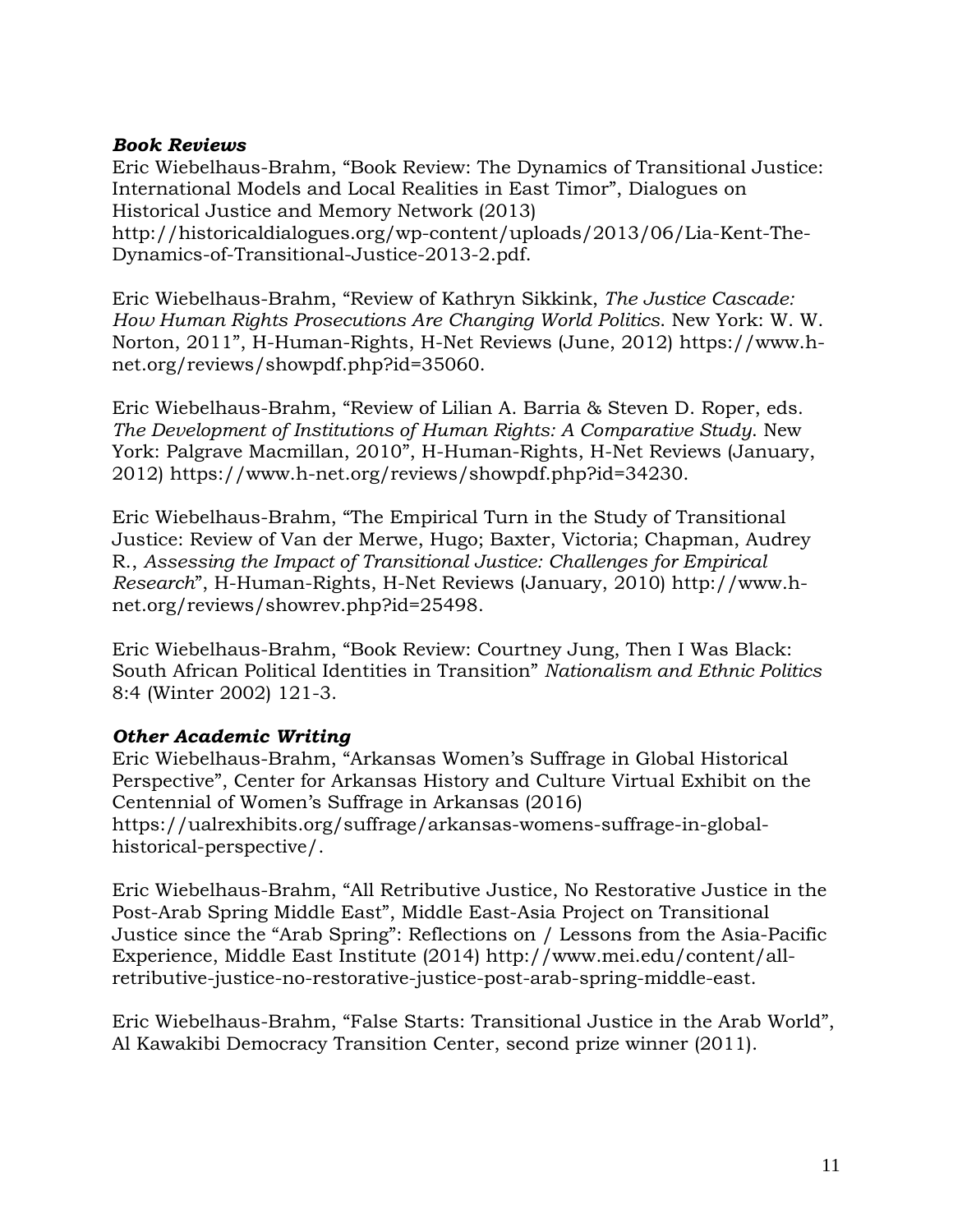Eric Wiebelhaus-Brahm, "The Impact of Transitional Justice in Post-Conflict Environments," Program on States and Security, Ralph Bunche Institute for International Studies, City University of New York (2008) http://www.statesandsecurity.org/\_pdfs/Brahm.pdf.

Eric Wiebelhaus-Brahm, "Brazil: Truth Commissions", in *Encyclopedia of Latin American History and Culture, 2nd ed*. (Farmington Hills, MI: Thomson/Gale, 2008).

Eric Wiebelhaus-Brahm, "AIDS/HIV", in *Social Issues in America: An Encyclopedia*. James Ciment, ed. (Armonk, NY: M.E. Sharpe, 2006).

Essays written for *Beyond Intractability*, Eds. Guy Burgess and Heidi Burgess, Conflict Information Consortium, University of Colorado at Boulder, [<http://www.beyondintractability.org/eric-brahm.jsp>](http://www.beyondintractability.org/eric-brahm.jsp). "Stabilization and the Problem of Insurgency", "Truth Commissions", "International Law", "Role of IGOs", "Diplomacy", "Shuttle Diplomacy", "Globalization", "Propaganda", "Conflict Stages", "Latent Conflict Stage", "Hurting Stalemate", "Negotiation Stage", "Peacebuilding and Reconciliation Stage", "Elections", "Election Monitoring", "Scapegoating", "Costs of Intractable Conflict", "Benefits of Conflict", "Social Movements", "Peace Education", "Civic Education", "Trauma Healing", and "Designing New Dispute Resolution Systems" (co-authored).

Eric Wiebelhaus-Brahm, "Globalization, Modernity, and Their Discontents: A Review Essay and Bibliography for the Center to Advance Research and Teaching in the Social Sciences' (CARTSS) 2002-3 Seminar Series", <http://papers.ssrn.com/sol3/papers.cfm?abstract\_id=1666871>.

### *Works in Progress*

*Book under Review:* Elin Skaar, Eric Wiebelhaus-Brahm, & Jemima Garcia-Gados, *Beyond Words: Implementing Latin American Truth Commission Recommendations.*

*Article under Review:* Nitin Agarwal, et al., "Online Activism: What Social Media Analysis Reveals About Justice Mobilization for Syria".

*Article under Review:* Héctor Centeno Martín, Eric Wiebelhaus-Brahm, Dylan Wright, & Ana Belén Nieto Librero, "Efficiency of Truth Commissions in Latin America: Examining Whether and When Recommendations are Implemented".

*Article under Review:* Eric Wiebelhaus-Brahm, Dylan Wright, Héctor Centeno Martín, & Ana Belén Nieto Librero, "Truth Commission Efficacy: Patterns of Truth Commission Recommendation Implementation Across Latin America".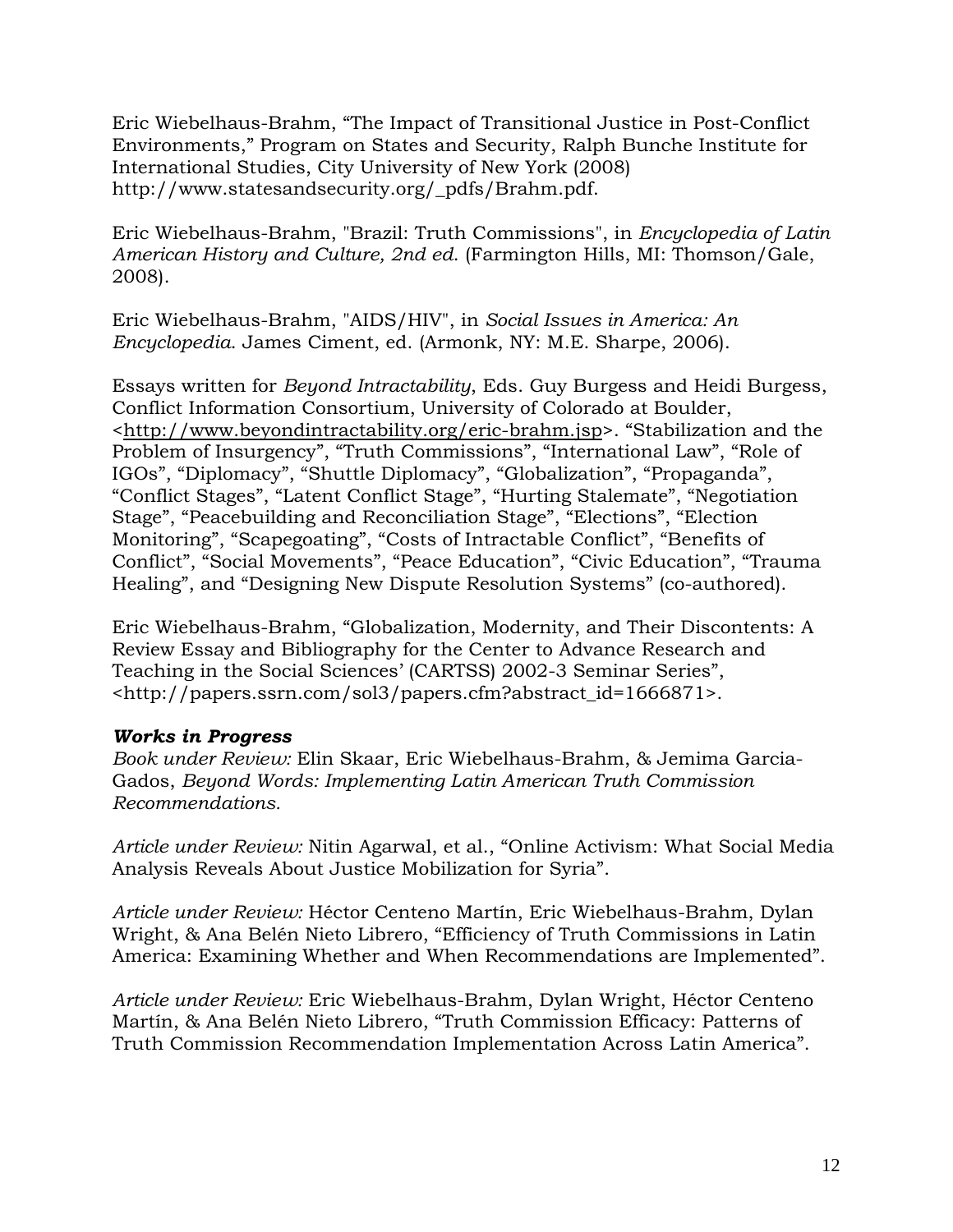*Article under Review:* Eric Wiebelhaus-Brahm & Dylan Wright, "The Role of Global Agenda-Setting in Transitional Justice: An Analysis of Latin American Truth Commission Recommendations' Shifting Language".

*Article under Review:* Espen Stokke & Eric Wiebelhaus-Brahm, "Diaspora Mobilization for Transitional Justice in the Absence of Transition: The Case of Syria".

*Article In Process:* Kirsten Ainley & Eric Wiebelhaus-Brahm, "What Justice Can Money Buy? The State of Transitional Justice Funding".

*Article In Process:* Geoff Dancy & Eric Wiebelhaus-Brahm, "Justice and the Peace: Reconsidering the Effect of Transitional Justice on Conflict Recurrence".

# **COURSES TAUGHT**

*Undergraduate* (\* Graduate section offered) African Politics (Summer 2011\*; Fall 2012\*; Summer 2014, 2016, 2018\*) American National Government (Spring 2014, Fall 2016, Spring 2019) The American Presidency (Fall 2000, Spring 2001) Global Issues (Spring 2015, 2016, 2017) The Holocaust in Film (Summer 2012\*, 2014, 2016, 2018) Human Security (Spring 2013\*) Introduction to Comparative Politics (Spring 2002, Fall 2003, Spring 2017) Introduction to International Studies/Globalization (Fall 2013, 2014, 2016, 2018) Introduction to International Relations (Fall 2006, Spring 2014, Spring 2015, Fall 2016, Spring 2017, Spring 2018, Fall 2019) [online version Quality Matters certified] International Behavior (Spring 2004) International Human Rights (Fall 2006, Spring 2012\*, Fall 2013, Spring 2016, Fall 2018) International Law (Fall 2015, Fall 2017, Spring 2020) International Organization (Fall 2014, Spring 2017, Fall 2018) International Security (Summer 2015, 2017) International Studies Senior Project (Fall 2015, Spring 2016, Fall 2018, Spring 2019) Middle East Politics (Fall 2011, 2012, 2013\*, 2014, 2017, 2019) Peacebuilding and Post-Conflict Reconstruction (Spring 2018) Political Violence and Terrorism (Spring 2007) Politics of Developing Areas (Spring 2014, 2015, 2016, 2018, 2019) Qualitative Research Methods (Fall 2015) Research Methods in Political Science (Spring 2007, Spring 2020) Transitional Justice (Summer 2017, 2019)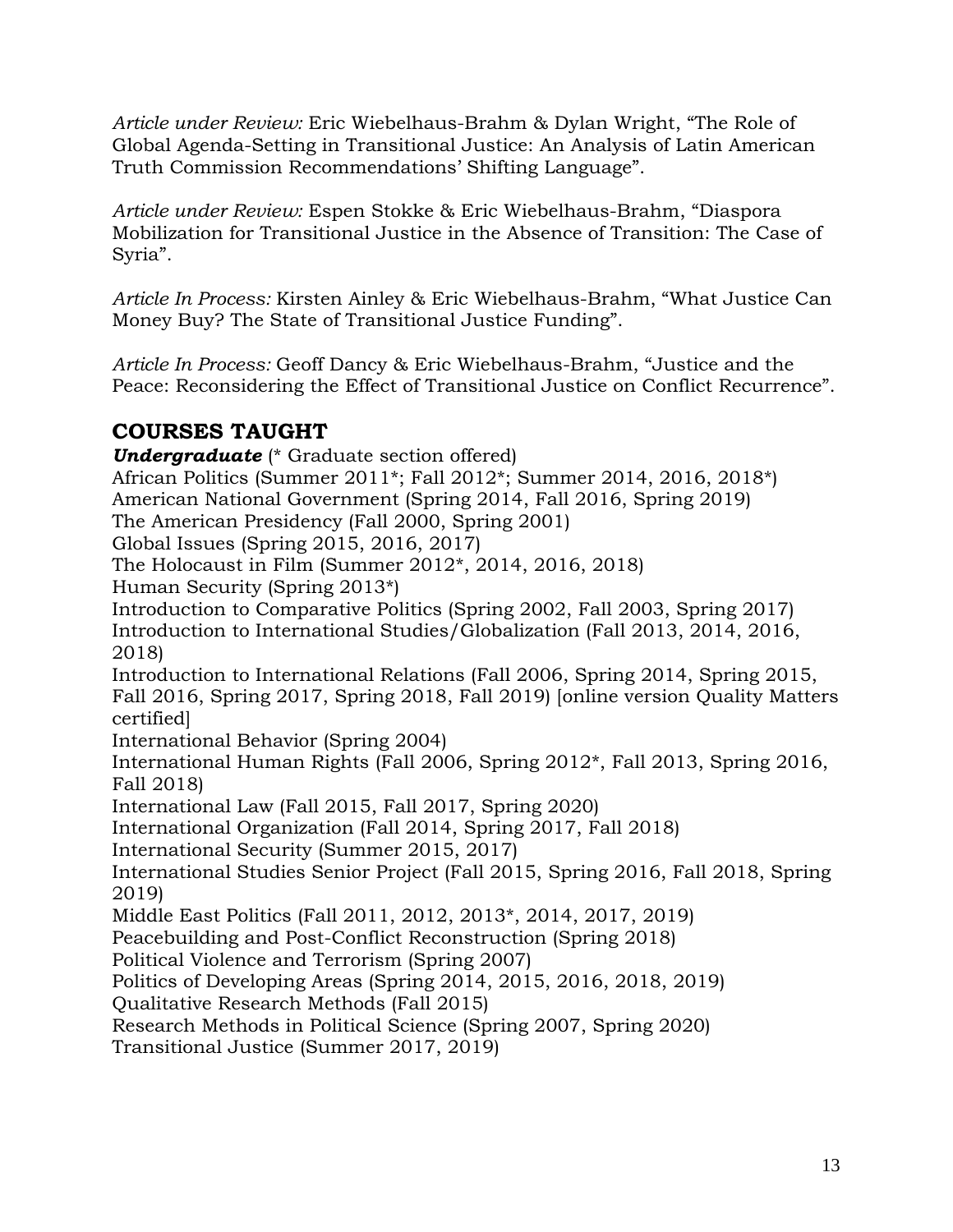### *Graduate*

Global Development (Spring 2019) Globalism (Spring 2011, 2012, and 2013) International Affairs Colloquium (Fall 2012) Peacebuilding and Post-Conflict Reconstruction (Spring 2011) Seminar in International Affairs (Fall 2011, 2012) Transitional Justice (Spring 2011, Fall 2012)

### *Independent Studies Supervised*

"Failed States" (Summer 2014) "Human Rights Trials and the Peace v. Justice Debate" (Summer 2014) "Social Resilience" (Summer 2014) "Challenges of Democratization in Latin America" (Spring 2013) "Graduate Readings in Middle East Politics" (Summer 2012) "Graduate Readings in International Human Rights Law" (Fall 2011) "Graduate Readings in The Rule of Law and Civil-Military Relations in Latin America" (Fall 2011) "Transitional Justice and Foreign Aid Spending" (Summer 2016, Summer 2017) "Transitional Justice in Eastern and Central Europe" (Summer 2012)

### *Teaching Evaluations*

Quantitative scores exceeded 3.5 on a 4-point scale in which 4 is top score (UNLV) and averaged less than 1.7 on a 5-point scale in which 1 is top score (FSU and UALR).

# **SELECTED SERVICE**

### *Professional Service*

Reviewer for *American Political Science Review, British Journal of Politics and International Relations, Democratization, Development and Change, European Journal of Political Research, Human Rights Review, International Interactions, International Journal of Transitional Justice, International Studies Quarterly*, *Journal of Conflict Resolution, Journal of East Asian Studies, Journal of Human Rights*, *Journal of Human Rights Practice*, *Journal of Peace Research*, *Journal of Peacebuilding & Development*, *Journal of Politics, Millennium*, *Peace and Change*, *Politics & Gender*, *Transitional Justice Review*, Ashgate Publishing, Cambridge University Press, Oxford University Press, Palgrave Macmillan Press, Polity Press, Routledge, SAGE, United Nations University Press, Westview Press, Taylor & Francis.

Arkansas Political Science Association Undergraduate Section Chair for 2020 annual meeting.

International Consultant on Transitional Justice to the Organization for Security and Cooperation in Europe's Presence in Albania, 2018-2019.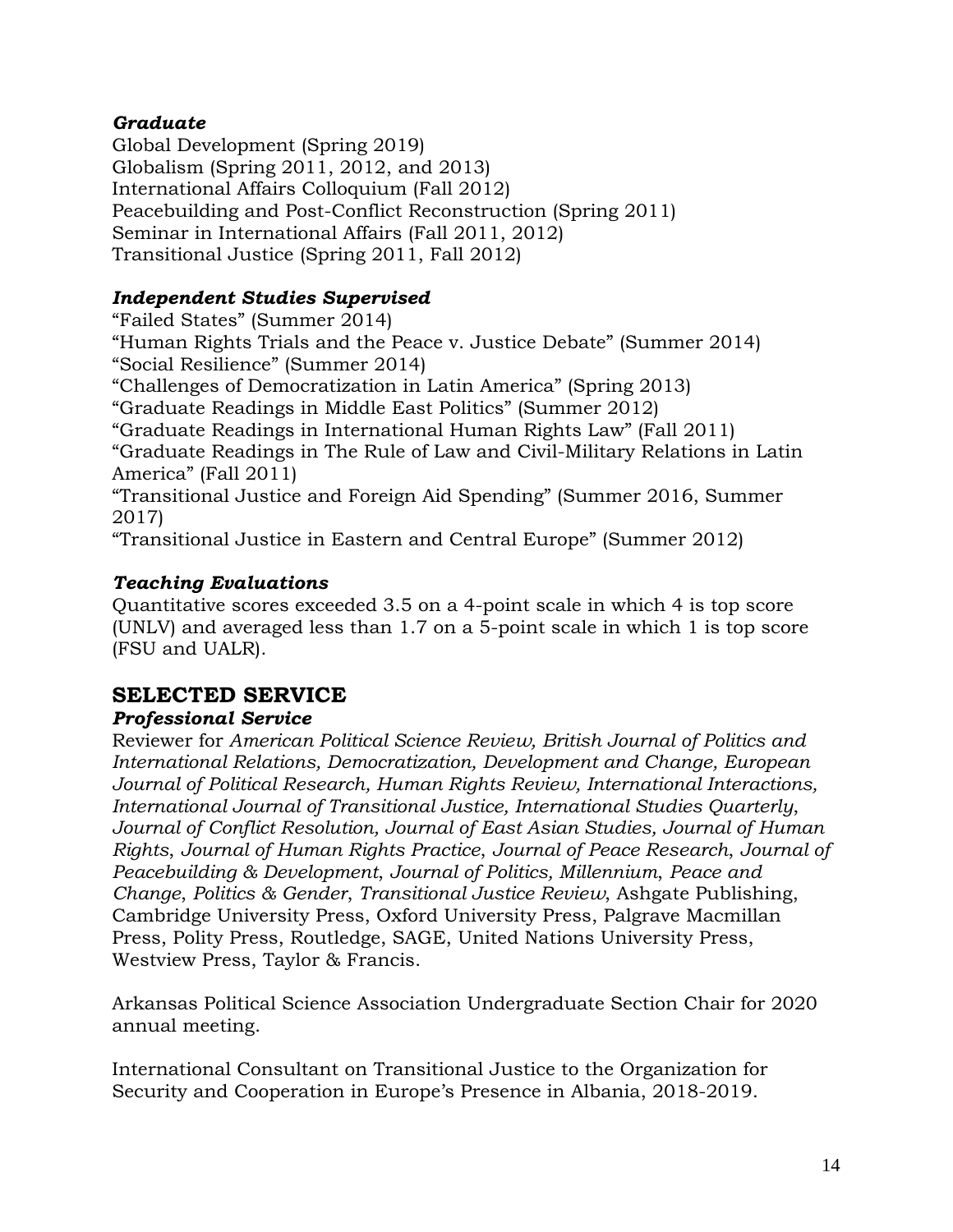At-Large Member of the Executive Board of the Arkansas Political Science Association, 2016-2018.

Guest Co-Editor for *Transitional Justice Review*'s special issue entitled "The Role of Datasets in Transitional Justice Research" 1: 4 (2016).

Conference of Experts on "BICI Principles and Best Practices for Commissions of Inquiry", ISISC- Istituto Superiore Internazionale di Scienze Criminali, Siracusa, Italy, March 14-17, 2013.

American Political Science Association Mentor Initiative, 2011-Present.

Expert Reference Group for Christian Michelsen Institute Projects: "A Way Out of Violent Conflict? The Impact of Transitional Justice Mechanisms on Peacebuilding", 2009-2012; "Drivers of Justice: The Dynamics of Accountability Mechanisms in Transitions from Violent Conflict", 2011-2013; "Reconceptualising Transitional Justice: The Latin American Experience", 2011- 2014.

Reviewer for Social Sciences and Humanities Research Council of Canada, 2010-2011.

Truth Commission Rapporteur, ISISC's "Fighting Impunity and Promoting International Justice" Project, 2007-2009.

#### *University Service*

Donaghey Scholars Program Policy Council, 2018-Present

UALR Safe Zone Committee, 2017-Present.

Pi Sigma Alpha advisor, 2006-2007 (UNLV chapter), 2014-Present (UALR chapter).

UALR Sigma Iota Rho advisor, 2014-Present.

UALR Middle Eastern Studies Committee, 2013-Present.

UALR International Celebration Week Planning Committee, 2013-Present.

College Faculty Assembly Vice-President, 2019-2020.

UALR Faculty Development Committee, 2016-2020.

UALR Middle Eastern Studies Program Coordinator, 2015-2020.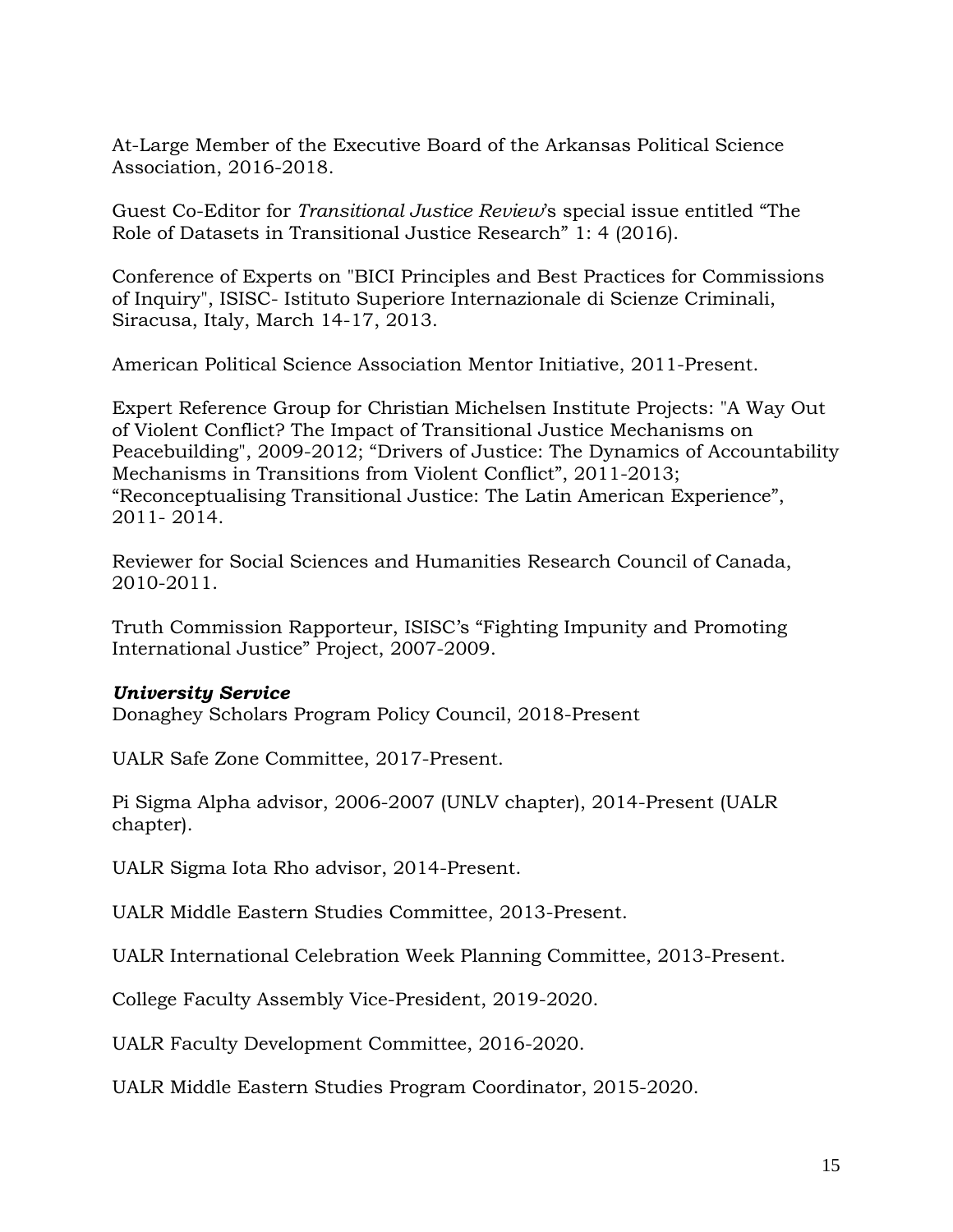UALR Study Abroad Committee, 2015-2016.

UALR Interdisciplinary Programs and Collaborations Task Force, 2014.

Director of Internships and Professional Development, International Affairs Program, Florida State University, 2011-2013.

Co-director, Florida State University summer program in Prague, Czech Republic, 2011-2013.

Ronald E. McNair Program graduate student mentor, 2005-2006.

Center to Advance Research and Teaching in the Social Sciences (CARTSS) board member, 2002-2006.

#### *Community Service*

Arkansas Coalition for Peace and Justice board member, 2016-2020; Vice-Chair, 2018-2019.

Florida State University Faculty Experts, 2011-2013.

Liberian Truth and Reconciliation Commission Diaspora Project, 2007-9.

Consultant to Clark County School District, Las Vegas, NV, 2007.

### *Invited Talks, Public Panels, and Op/Eds*

"Diaspora Mobilization for Transitional Justice in the Absence of Transition: The Case of Syria". University of Western Ontario Network for Economic and Social Trends (NEST) Speaker Series, September 25, 2020.

"Cooperation and Conflict in the Syrian Diaspora's Pursuit of Transitional Justice", Northwest Arkansas Community College, March 7, 2019.

"Will the Truth Set Us Free? Maximizing the Potential of Truth Commissions to Promote Racial Reconciliation in the United States", Anderson Institute on Race and Ethnicity, UALR, November 27, 2018.

"Interdisciplinary Research: Challenges and Opportunities" (with Nitin Agarwal), UALR Office of Research and Sponsored Programs, March 31, 2017.

"Understanding Peace and Conflict in Today's Middle East", Arkansas Peace Week, September 25, 2015.

"Justice and Retribution in Middle East Political Transitions", Workshop on "Creating Peace Across Boundaries" at the International Day of Peace mini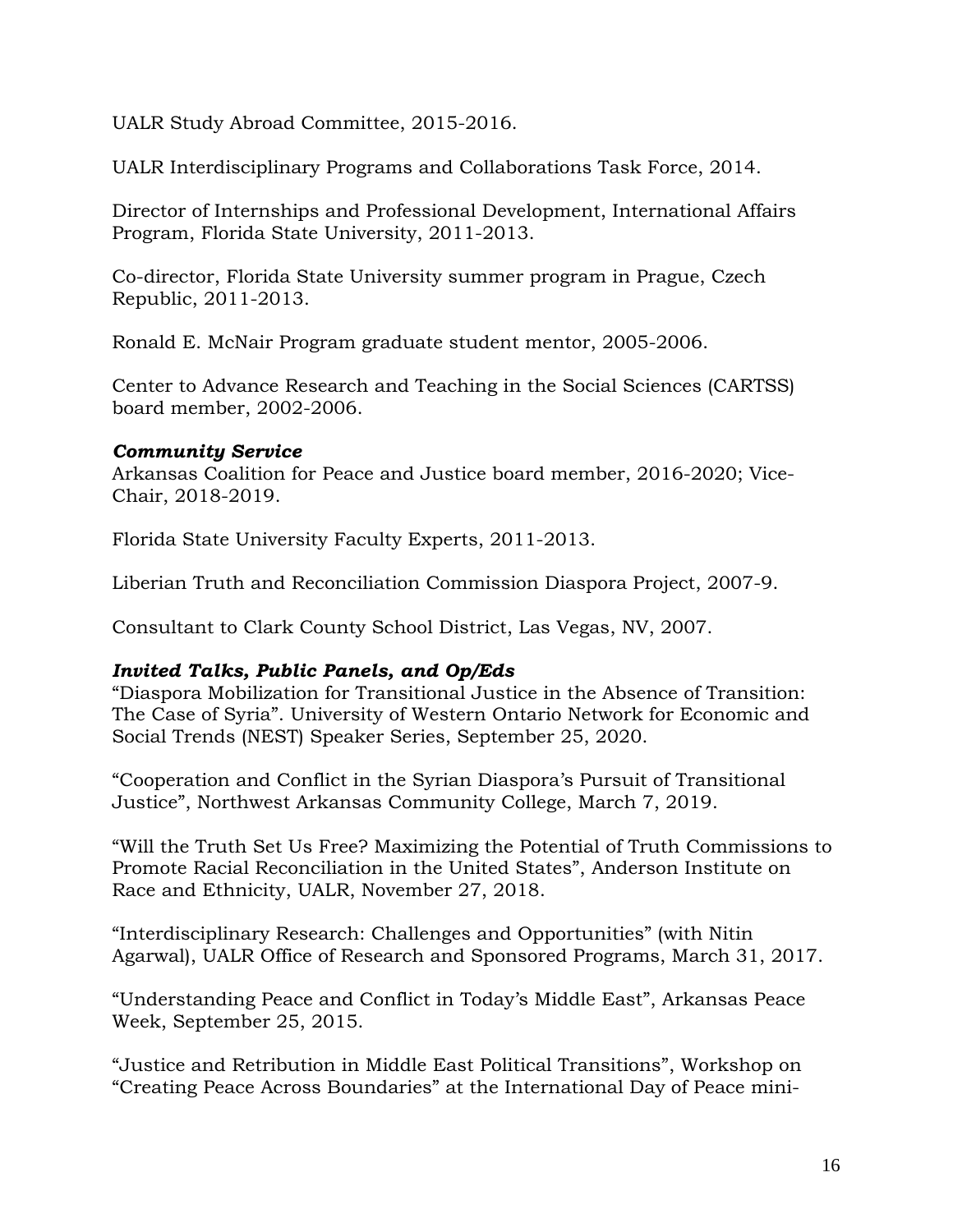conference "Exercising Our Sacred Right to Peace – Building Peaceful Communities", UALR William H. Bowen School of Law, September 21, 2014.

"The Arab Spring Two Years On" panelist, International Celebration Week, Little Rock, AR, November 18, 2013.

"The United States and the International Criminal Court", United Nations Day, Little Rock, AR, October 25, 2013.

"Transitional Justice and the Promotion of Democracy and Economic Growth", Talk Given at The International Expert Forum on Peacebuilding and Post-Conflict Recovery, International Peace Institute, New York, NY, May 23, 2013.

"The Impact of Transitional Justice on the Resumption of Conflict - A Quantitative Study", Talk Given at the Norwegian Center for Human Rights, University of Oslo, Oslo, Norway, September 12, 2012.

"Justice and the Peace: Reconsidering the Effect of Transitional Justice on Conflict Recurrence", Talk Given at the Christian Michelson Institute, Bergen, Norway, September 5, 2012.

"In Libya, the Real Challenges Begin", *Tallahassee Democrat* (September 11, 2011).

"What Does Brazil Have to Gain From a Truth Commission After Two Decades of Democracy?", International Conference on the Right to Truth, University of São Paulo, São Paulo, Brazil, October 19-20, 2009.

"An Overview of Truth Commissions and Other Investigative Bodies as Post-Conflict Justice Tools", Talk given at the Fighting Impunity and Promoting International Justice Conference, The Hague, The Netherlands, June 8, 2009.

"The State of Empirical Research on Truth Commissions", Talk given at Folke Bernadotteakademin, Stockholm, Sweden, May 20, 2008.

"The Political and the Practical in the Pursuit of Post-Conflict Justice", Talk given at DePaul University School of Law, Chicago, IL, February 6, 2008.

"Reaching Around the World: A Status Report on the Liberian Truth and Reconciliation Commission Diaspora Project", Talk given at Marquette University, Milwaukee, WI, October 5, 2007.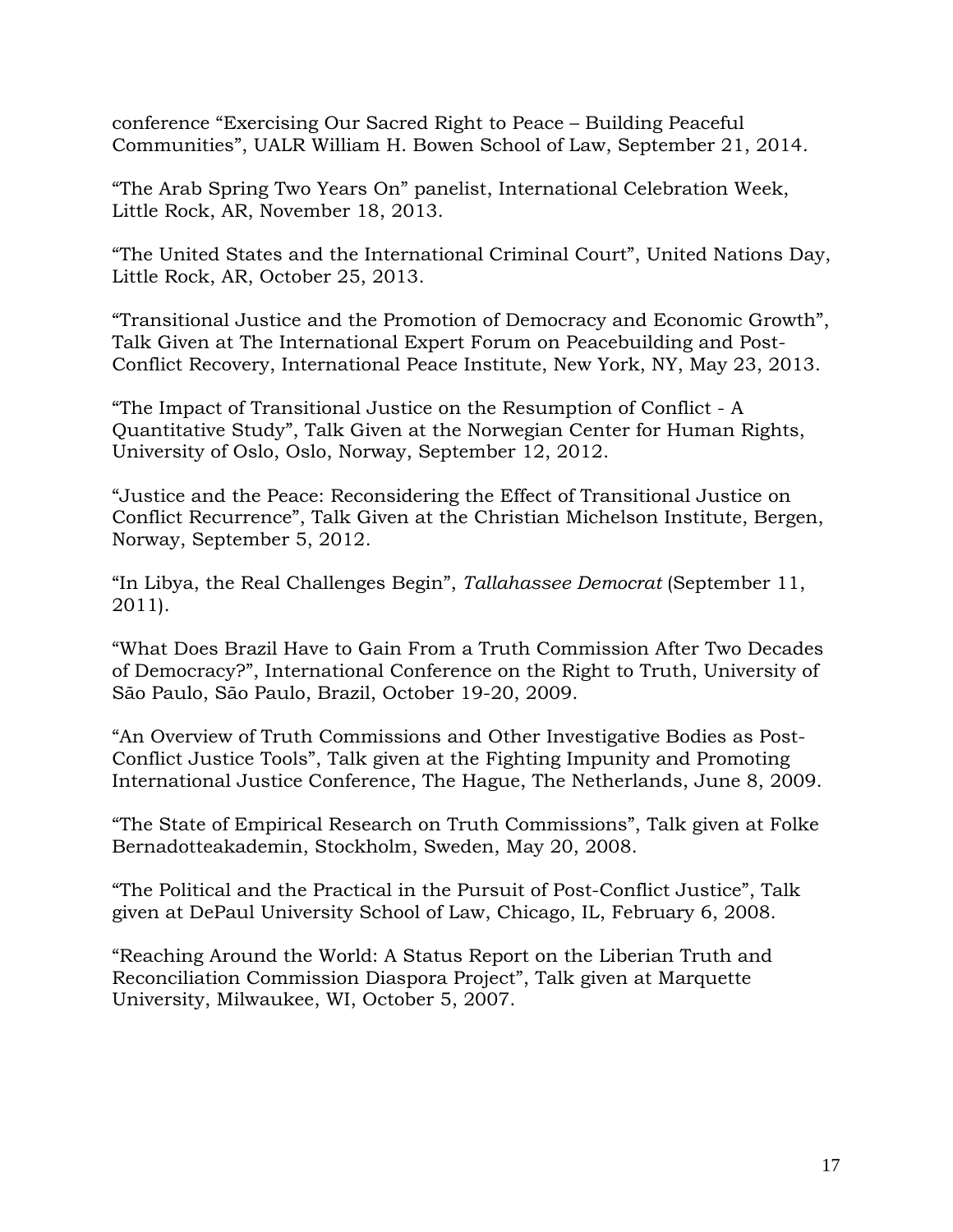# **PROFESSIONAL AFFILIATIONS**

American Political Science Association Arkansas Political Science Association European Consortium for Political Research International Studies Association Law & Society Association

## **PROFESSIONAL DEVELOPMENT**

*Research Methods Training*

Institute for Qualitative Research Methods, Arizona State University, 2003.

### *Selected Pedagogical Workshops Attended*

UALR Academy of Teaching and Learning Excellence/Distance Learning Workshops (2013-Present):

- Down Time as a Teaching Strategy
- Assessment of Student Learning in the Online Environment
- The Art of Mentoring
- Creating High Impact Learning

Gardner Institute Humanity of Inclusive Practices-Teaching & Learning Academy Mini Course (July 2020).

UALR Service Learning Academy (2015)

UNLV Teaching and Learning Center (2006-2008):

- Course Development & Redevelopment
- Using WebCT
- Teaching Portfolios
- Problem-Based Learning
- Cooperative & Collaborative Learning
- Research Assignment Design
- the Disciplines

CU Graduate Teacher Program, I attended over twenty workshops (2000-2006):

- Kolb Learning Styles Inventory
- Bloom's Taxonomy
- Case-Study Method of Teaching
- Dealing with Problems
- Evaluating Written Assignments
- University Lecture
- Writing Assignments Across
- Creating a Fertile Learning Environment
- Dealing with Conflict in the Classroom
- Teaching Effectively with Discussion
- Active Learning
- Political Controversy & Balancing Discussion

Preparing Future Faculty Program, Boulder-Stanford Network (2000-2002)